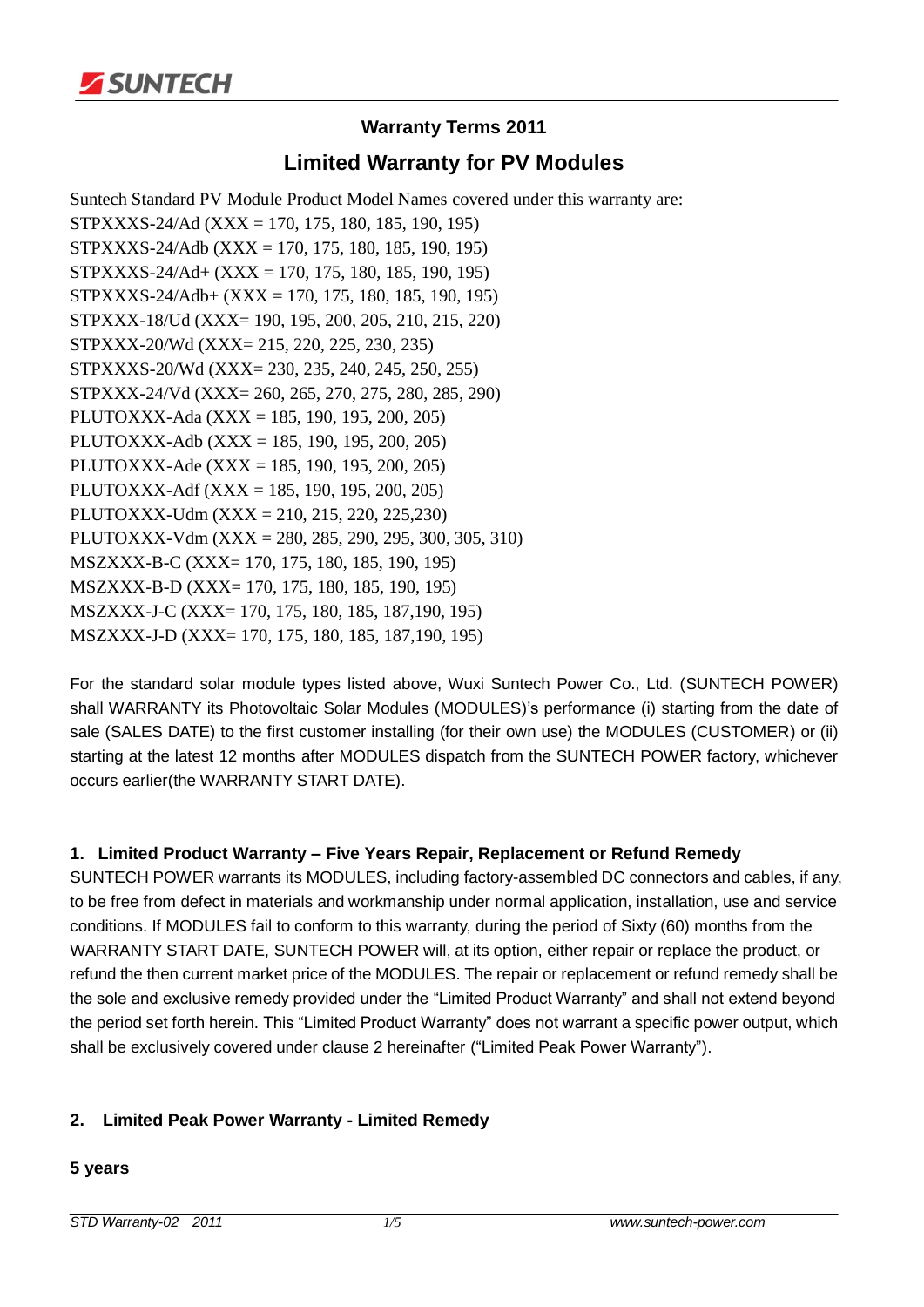

If, for a period of five (5) years from the WARRANTY START DATE, any MODULE(s) exhibits a power output less than 95 % of the nominal power as set out in SUNTECH POWER´s product datasheet, provided that such loss in power is determined by SUNTECH POWER (at its sole and absolute discretion) to be due to defects in materials or workmanship, SUNTECH POWER will, at its sole option, either (1) replace such loss in power by either, at SUNTECH POWER'S sole option, (a) providing additional MODULES to the CUSTOMER to make up for such loss in power or (b) replacing the defective MODULE(s) or (2) refund the percentage of the cost of the MODULE(s) (as measured by the then current market price of the MODULE(s)) to the CUSTOMER representing the percentage of the power output less than 95% of the nominal power as set out as specified in SUNTECH POWER's product datasheet.

## **12 years**

If, for a period of twelve (12) years from the WARRANTY START DATE, any MODULE(s) exhibits a power output less than 90 % of the nominal power as set out in SUNTECH POWER´s product datasheet, provided that such loss in power is determined by SUNTECH POWER (at its sole and absolute discretion) to be due to defects in materials or workmanship, SUNTECH POWER will, at its sole option, either (1) replace such loss in power by either, at SUNTECH POWER'S sole option, (a) providing additional MODULES to the CUSTOMER to make up for such loss in power or (b) replacing the defective MODULE(s) or (2) refund the percentage of the cost of the MODULE(s) (as measured by the then current market price of the MODULE(s)) to the CUSTOMER representing the percentage of the power output less than 90% of the nominal power as set out as specified in SUNTECH POWER's product datasheet.

## **18 years**

If, for a period of eighteen (18) years from the WARRANTY START DATE, any MODULE(s) exhibits a power output less than 85 % of the nominal power as set out in SUNTECH POWER´s product datasheet, provided that such loss in power is determined by SUNTECH POWER (at its sole and absolute discretion) to be due to defects in materials or workmanship, SUNTECH POWER will, at its sole option, either (1) replace such loss in power by either, at SUNTECH POWER'S sole option, (a) providing additional MODULES to the CUSTOMER to make up for such loss in power or (b) replacing the defective MODULE(s) or (2) refund the percentage of the cost of the MODULE(s) (as measured by the then current market price of the MODULE(s)) to the CUSTOMER representing the percentage of the power output less than 85% of the nominal power as set out as specified in SUNTECH POWER's product datasheet.

## **25 years**

If, for a period of twenty-five (25) years from the WARRANTY START DATE, any MODULE(s) exhibits a power output less than 80% of the nominal power as set out in SUNTECH POWER´s product datasheet, provided that such loss in power is determined by SUNTECH POWER (at its sole and absolute discretion) to be due to defects in materials or workmanship, SUNTECH POWER will, at its sole option, either (1) replace such loss in power by either, at SUNTECH POWER'S sole option, (a) providing additional MODULES to the CUSTOMER to make up for such loss in power or (b) replacing the defective MODULE(s) or (2) refund the percentage of the cost of the MODULE(s) (as measured by the then current market price of the MODULE(s)) to the CUSTOMER representing the percentage of the power output less than 80% of the nominal power as set out as specified in SUNTECH POWER's product datasheet.

The remedies set forth in this clause 2 shall be the sole and exclusive remedies provided under the "Limited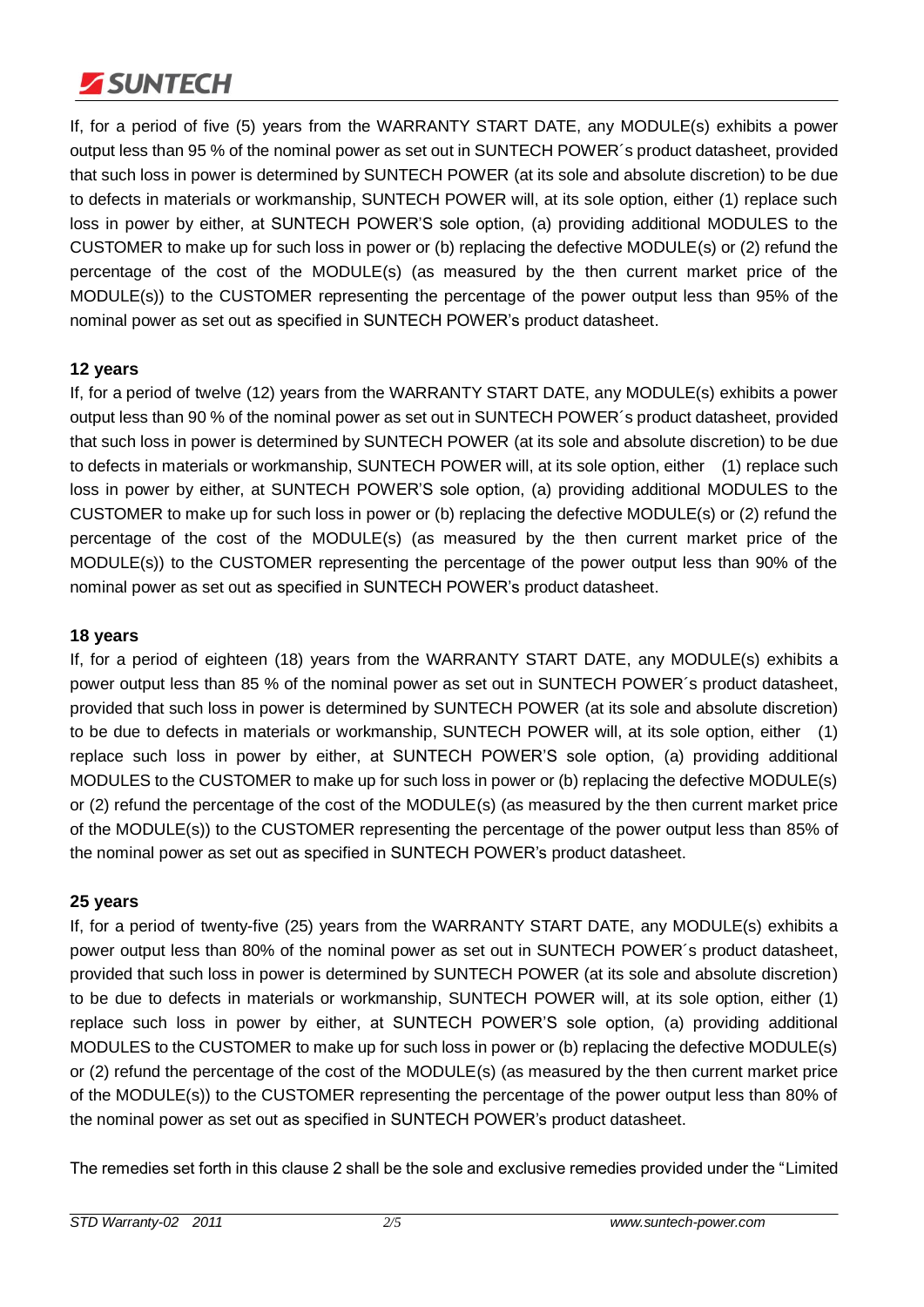

Peak Power Warranty".

## **3. Exclusions and Limitations**

- (1) In any event, all warranty claims must be received within the applicable warranty period for this warranty to be effective.
- (2) The "Limited Product Warranty" and the "Limited Peak Power Warranty" do not apply to any MODULES which have been subjected to:
	- $\blacklozenge$  Misuse, abuse, neglect or accident;
	- Alteration, improper installation or application;
	- Non-observance of SUNTECH POWER' s installation and maintenance instructions;
	- Repair or modifications by someone other than an approved service technician of SUNTECH POWER;
	- Power failure surges, lightning, flood, fire, accidental breakage or other events outside SUNTECH POWER's control.
- (3) Both "Limited Product Warranty" and "Limited Peak Power Warranty" do not cover any costs associated with installation, removal or re-installation of the MODULES and (except as explicitly set forth in the final paragraph of Section 5) customs clearance or any other costs for return of the MODULES.
- (4) Warranty claims will not be honored if the type or serial number of the MODULES have been altered, removed or made illegible.
- (5) This "Limited Warranty for PV Modules" does not apply to MODULES marked as "Grade A"or "Grade B". SUNTECH POWER explicitly refers to their "Limited Warranty for PV Modules marked Grade A", their "Special Limited Warranty for PV Modules marked Grade B" reflecting these categorized modules.

## **4. Limitation of Warranty Scope**

This "Limited Warranty for PV Modules" as set forth herein is expressly in lieu of and exclude all other express or implied warranties, including but not limited to warranties of merchantability and of fitness for particular purpose, use, or application, and all other obligations or liabilities on the part of SUNTECH POWER, unless such other obligations or liabilities are expressly agreed to in writing signed and approved by SUNTECH POWER. SUNTECH POWER shall have no responsibility or liability whatsoever for damage or injury to persons or property, or for other loss or injury resulting from any cause whatsoever arising out of or related to the MODULES, including, without limitation, any defects in the MODULES, or from use or installation. Under no circumstances shall SUNTECH POWER be liable for incidental, consequential or special damages, howsoever caused. Loss of use, loss of profits, loss of production, and loss of revenues are specifically and without limitation excluded. SUNTECH POWER´s aggregate liability, if any, in damages or otherwise, shall not exceed the invoice value as paid by the CUSTOMER, for the single unit of MODULE.

## **5. Obtaining Warranty Performance**

If the CUSTOMER has a justified claim covered by this "Limited Warranty for PV Modules", an immediate notification directly to SUNTECH POWER shall be filed by mailing a registered letter in writing to the address of SUNTECH POWER listed hereunder, or, sending an email letter to the email account of SUNTECH POWER listed hereunder. Together with the notification, the CUSTOMER should enclose the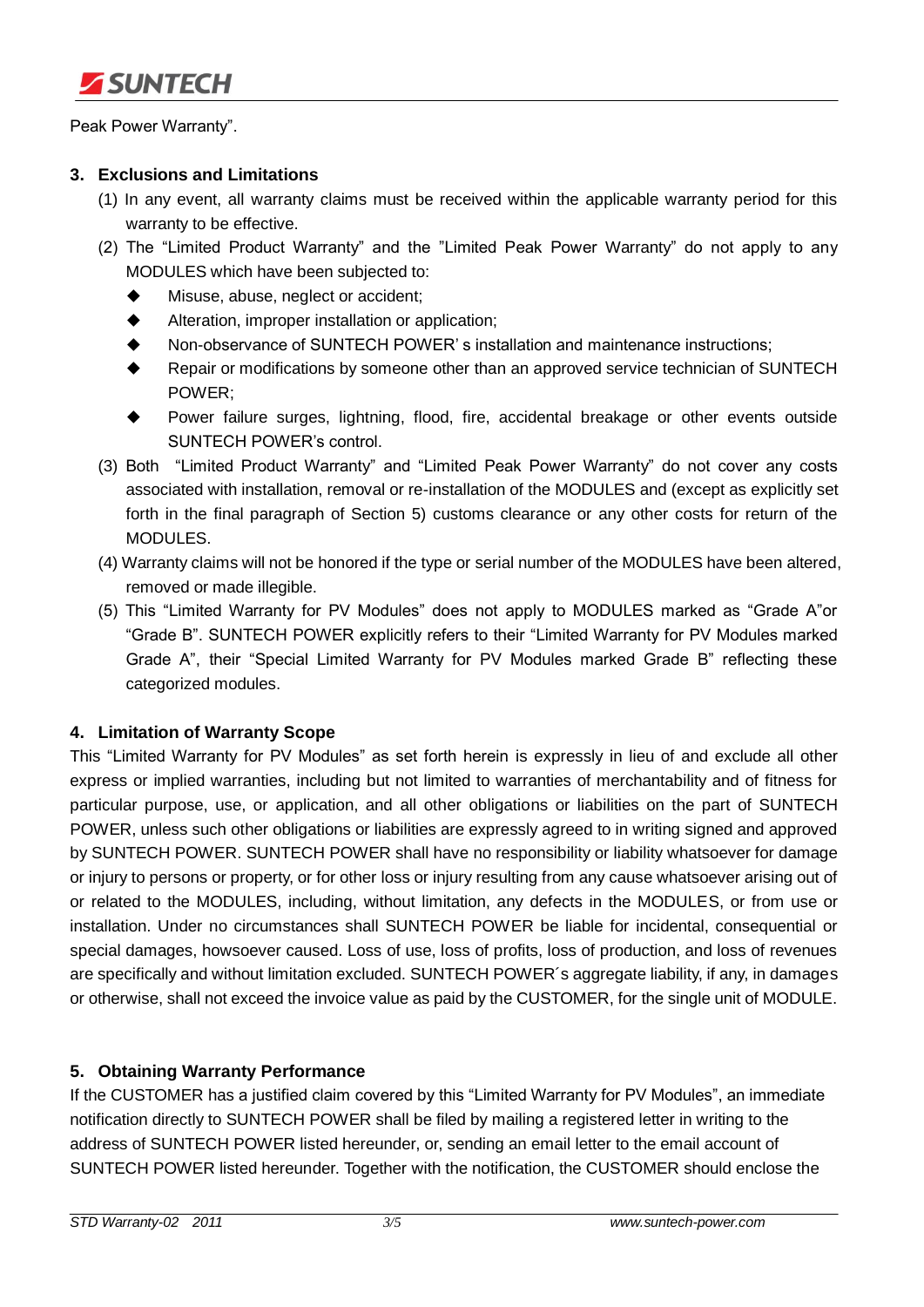

evidence of the claim with the corresponding serial number of the MODULE(s) and the date on which the MODULES have been purchased. An invoice with clear indication of the purchase date, purchase price, module type, stamp or signature of Suntech or its distributors should also be submitted as part of the evidence.

The return of any MODULES will not be accepted unless prior written authorization has been given by SUNTECH POWER. In connection with both the "Limited Product Warranty" and "Limited Peak Power Warranty", SUNTECH POWER shall reimburse CUSTOMER for reasonable, customary and documented transportation charges by sea freight for both the return of the MODULES and reshipment of any repaired or replaced MODULES, only if this cost is authorized by SUNTECH POWER customer service department.

## **6. Severability**

If a part, provision or clause of this "Limited Warranty for PV Modules", or the application thereof to any person or circumstance, is held invalid, void or unenforceable, such holding shall not affect and shall leave all other parts, provisions, clauses or applications of this "Limited Warranty for PV Modules", and to this end such other parts, provisions, clauses or applications of this "Limited Warranty for PV Modules" shall be treated as severable.

## **7. Disputes**

In case of any discrepancy in a warranty-claim, a first-class international test-institute such as Fraunhofer ISE in Freiburg/ Germany, TÜV Rheinland in Cologne/ Germany or ASU Arizona State University shall be involved to judge the claim finally. All fees and expenses shall be born by the losing party, unless otherwise awarded.

YOU MAY HAVE SPECIFIC LEGAL RIGHTS OUTSIDE THIS WARRANTY, AND YOU MAY ALSO HAVE OTHER RIGHTS THAT VARY FROM STATE TO STATE. THIS LIMITED WARRANTY DOES NOT AFFECT ANY ADDITIONAL RIGHTS YOU HAVE UNDER LAWS IN YOUR JURISDICTION GOVERNING THE SALE OF CONSUMER GOODS, INCLUDING, WITHOUT LIMITATION, NATIONAL LAWS IMPLEMENTING EC DIRECTIVE 99/44. SOME STATES DO NOT ALLOW THE EXCLUSION OR LIMITATION OF INCIDENTAL OR CONSEQUENTIAL DAMAGES, SO THE LIMITATIONS OR EXCLUSIONS IN THIS LIMITED WARRANTY STATEMENT MAY NOT APPLY TO YOU.

## **8. Various**

The repair or replacement of the MODULES or the supply of additional MODULES, does not cause the beginning of new warranty terms, nor shall the original terms of this "Limited Warranty for PV-Modules" be extended. Any replaced MODULES shall become the property of SUNTECH POWER made for their disposal. SUNTECH POWER has the right to deliver another type (different in size, color, shape and/or power) in case SUNTECH POWER has discontinued producing the replaced MODULES at the time of the claim.

## **9. Warranty Transfer**

This "Limited Warranty for PV Modules" is transferable when the product remains installed in its original installation location.